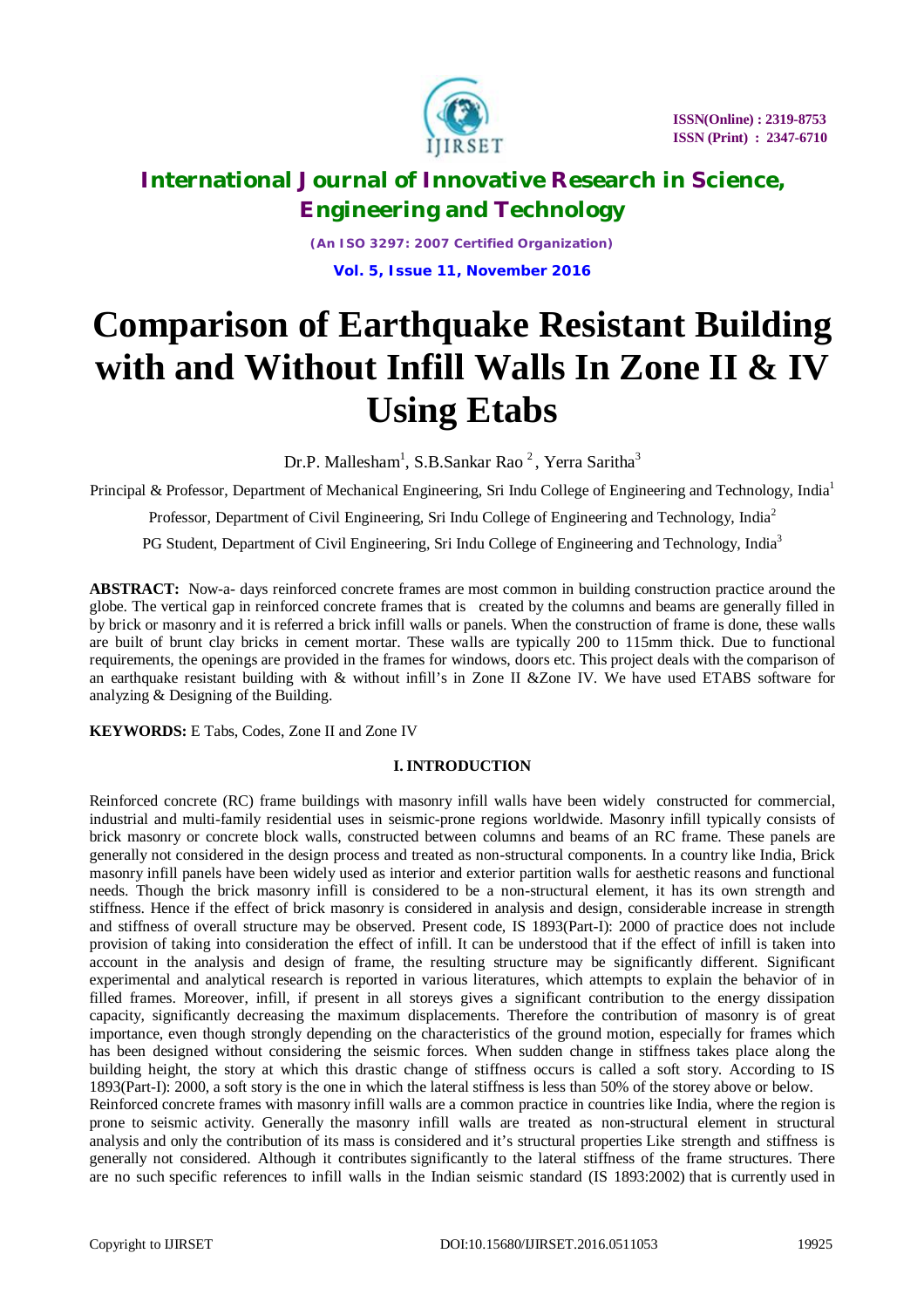

*(An ISO 3297: 2007 Certified Organization)*

#### **Vol. 5, Issue 11, November 2016**

India. One of the drawbacks of neglecting the infill as a structural member is the irregularities in the building caused by the uncertain position of infill and openings in them.

The traditional modeling of Reinforced concrete frame structures in which the effect of infill is not considered assumes the structures more flexible than they really are. Because of this reason the building codes obtrudes an upper limit to the natural period of a structure. The contradiction may occur in the analysis and proportioning of structural member in traditional modeling because it does not take strength and stiffness characteristic into account. Actually there is increase in the overall stiffness of the structure by the effect of infill walls which finally leads to the shorter time periods.

To understand the effect of infill masonry on the lateral strength and stiffness of structures various experiments have been conducted since early 50's Actually the lateral load carrying mechanism is modified from the primary frame action to primary truss action by the effect of infill, which causes the increase in axial force and decrease in bending moment and shear force of the frame members. There is generally increase in damping of structures due to the generation of cracks with growing lateral drift. The infill walls may adversely affect the structure during the seismic excitation if it is not placed properly. The non-appearance of infill wall in a certain storey may lead to the soft storey effect which is one of the major ill effects of the infill walls.

#### **II. OBJECTIVE**

Based on the literature review presented in chapter 2, the silent objectives of the present study have been identified as follows:

- 1. To analyze multistory and multi bay (G+10) moment resisting building frame for earthquake forces
- 2. Comparative study the effects of building analysis with and without infill walls. To study various responses such as Shear force, Bending moment, axial force, displacement etc. of buildings. This study will give the difference between performance of RC frame with and without infill walls.

#### **III. METHODOLOGY**

The methodology worked out to achieve the above-mentioned objectives is as follows:

- 1. Review the existing literature and Indian design code provision for analysis and design the earthquake resistance building.
- 2. Considering two different building with same parameter for the modelling.
- 3. Model the selected building without infill walls considering infill strength/stiffness.
- 4. Perform analysis for selected building for both gravity, and earthquake loads and comparative study is obtained from the analysis.
- 5. Also design the building manually for analysis results obtained and compared with the area of steel of the models obtained.
- 6. Observation of results and discussion.

#### **IV. NEED OF STUDY**

Earthquake of the 15 th January 1934 in Bihar and Nepal. After this earthquake, doubts arose about our professional practices, building by-laws, construction materials, building codes and education for civil engineers and architects. Our concern is to make our structure withstand such forces. Every building must withstand significant lateral force. We need to give our attention while designing the plan, section of a building, selecting the construction material and while implementing the ideas in the construction phase. There are tremendous techniques that can be embraced by a normal building. When dispatching the forces toward the footing from the structure, columns play a vital role than that of the beams so designing a structure with strong columns than beams is appreciated.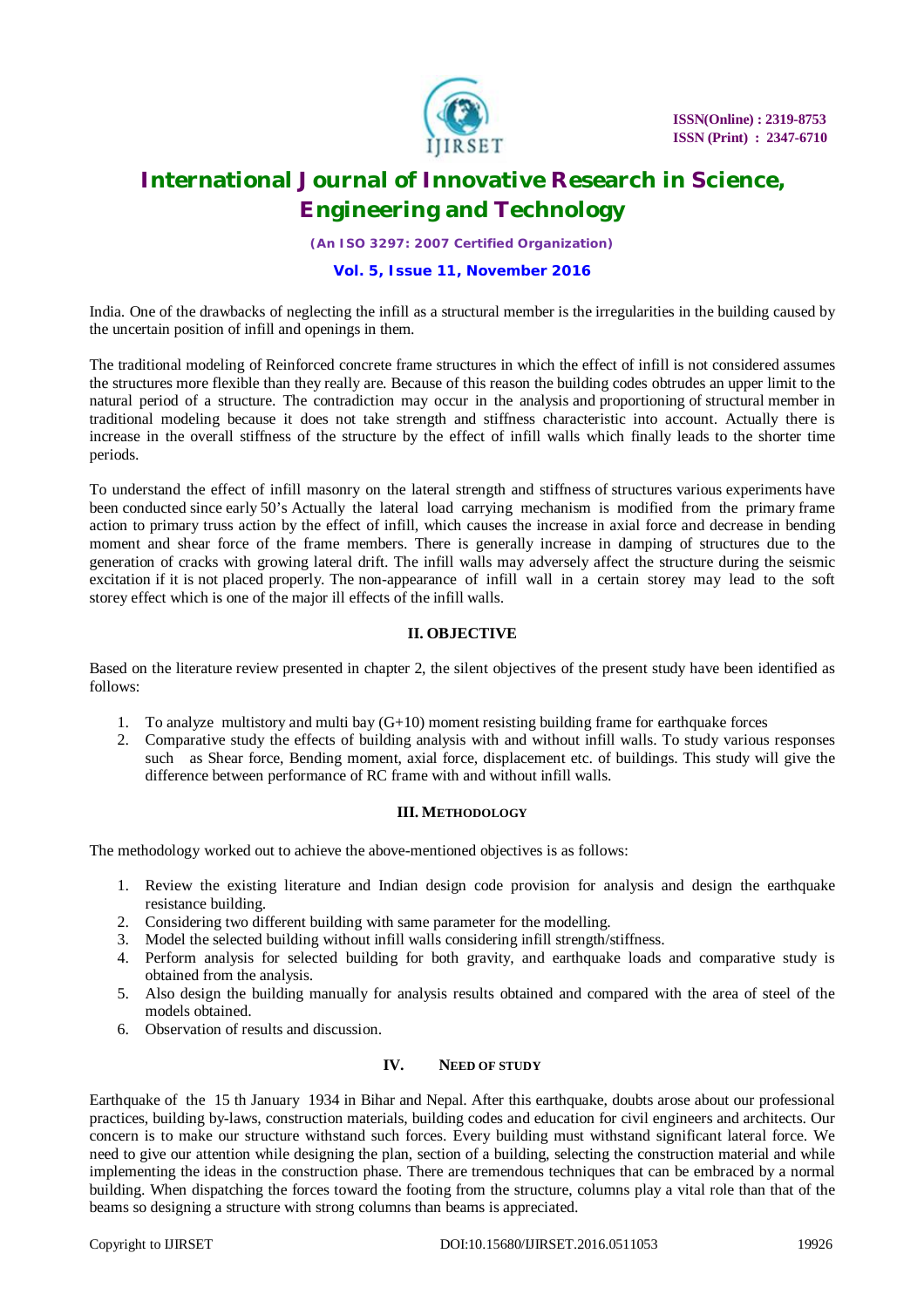

*(An ISO 3297: 2007 Certified Organization)*

**Vol. 5, Issue 11, November 2016**

### **V. ANALYSIS AND SYNTHESIS**

The Results obtained are of different parameters such as Storey displacement, axial loads, moments etc. Firstly, the results obtained by carrying out Analysis for Symmetric building for TWELVE storey's and then the Results obtained are listed. Subsequent Discussions are made about the Results for Symmetric buildings individually and also considering the Storey effect of Symmetric buildings by comparing the Responses of the structure in different zones.

| Story    | Without infill | With infill |
|----------|----------------|-------------|
| story 1  | 1              | 0.79        |
| story 2  | 2.5            | 1.7         |
| story 3  | $\overline{4}$ | 2.7         |
| story 4  | 5.6            | 3.7         |
| story 5  | 7.1            | 4.7         |
| story 6  | 8.6            | 5.7         |
| story 7  | 10             | 6.7         |
| story 8  | 11.4           | 7.5         |
| story 9  | 12.5           | 8.3         |
| story 10 | 13.5           | 9           |
| story 11 | 14.3           | 9.6         |
| story 12 | 14.8           | 9.9         |

### **Table 1 : DISPLACEMENT OF STRUCTURE WITH AND WITHOUT INFILL IN ZONE 2**



**Figure1: Comparison Of Story Displacement Of The Twelve Storey Symmetrical Building In Seismic Zone II**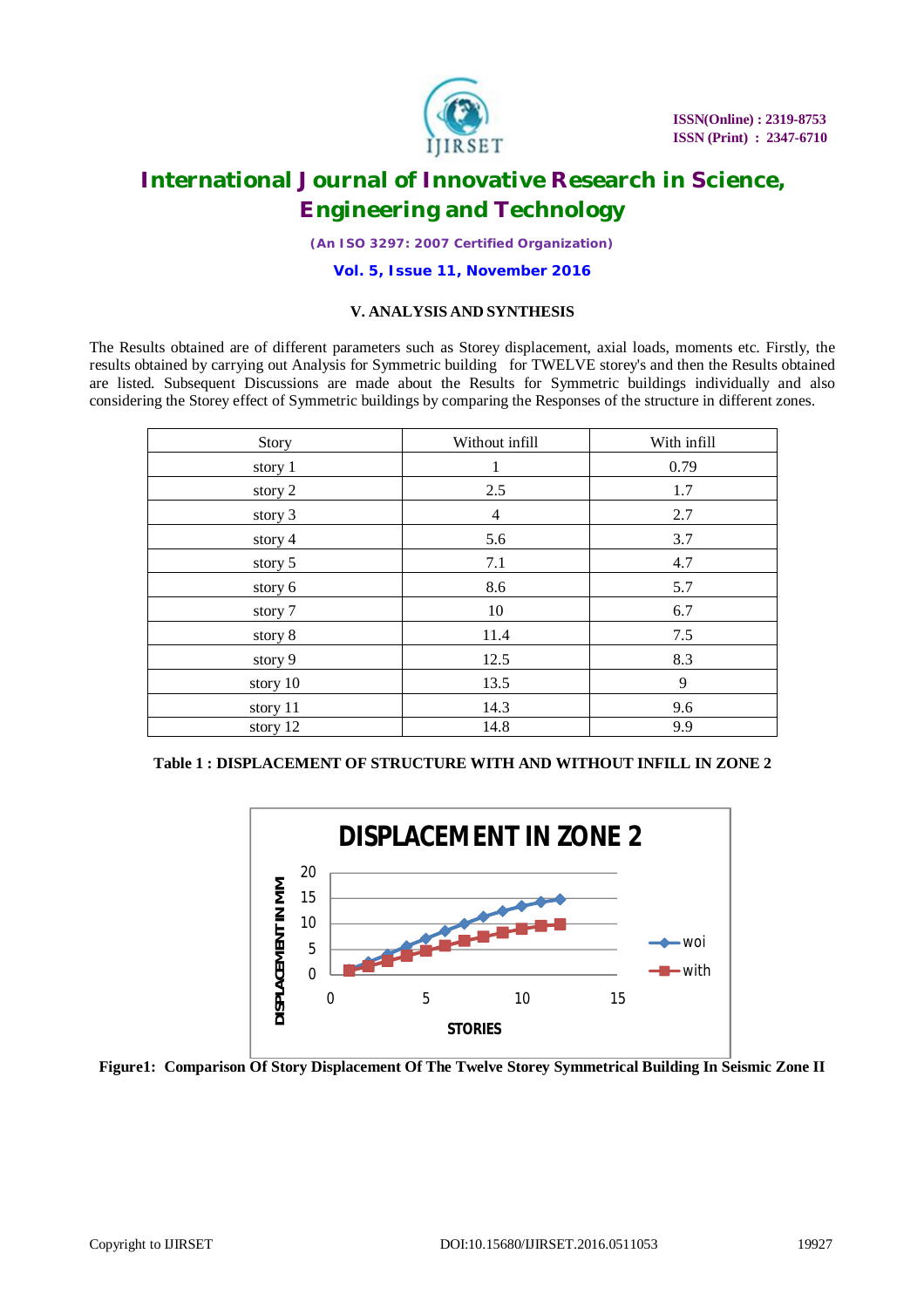

*(An ISO 3297: 2007 Certified Organization)* **Vol. 5, Issue 11, November 2016**



**Figure 1: Comparison Of Axial Loads For Exterior Of Twelve Storey Symmetrical Building In Different Seismic Zone II**



**Figure 3: Comparison Of Axial Loads For Interior Of Twelve Storey Symmetrical Building In Different Seismic Zone II**



**Figure 4: Comparison Of Moment 3-3 For Exterior Of Twelve Storey Symmetrical Building In Different Seismic Zone II**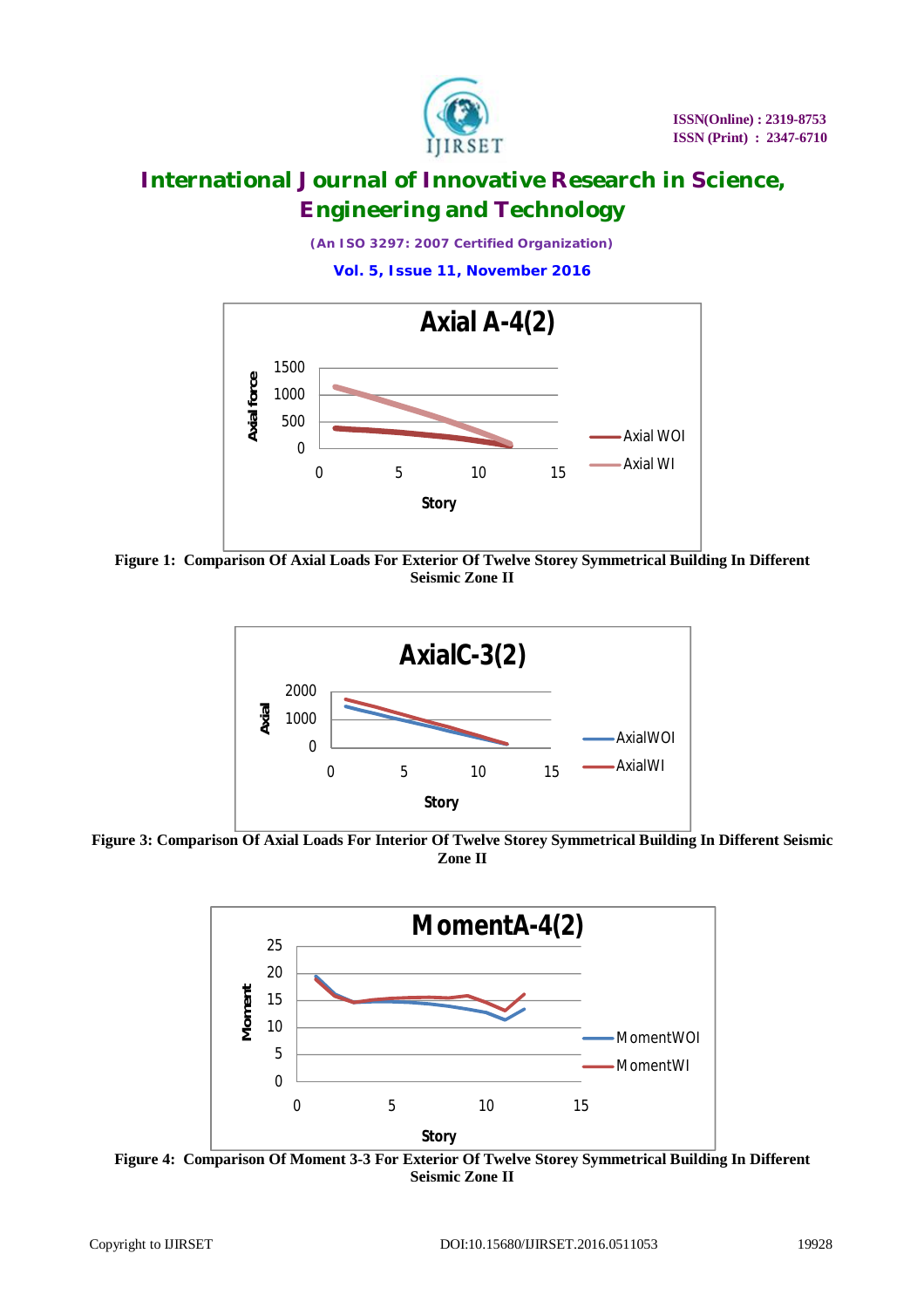

*(An ISO 3297: 2007 Certified Organization)*

**Vol. 5, Issue 11, November 2016**



**Figure 5: Comparison Of Moment 3-3 For Interior Of Twelve Storey Symmetrical Building In Different Seismic Zone II**



**Figure 6: Comparison Of SHEAR 3-3 For Exterior Of Twelve Storey Symmetrical Building In Different Seismic Zone II**



**Figure 7: Comparison Of SHEAR 3-3 For Interior Of Twelve Storey Symmetrical Building In Different Seismic Zone II**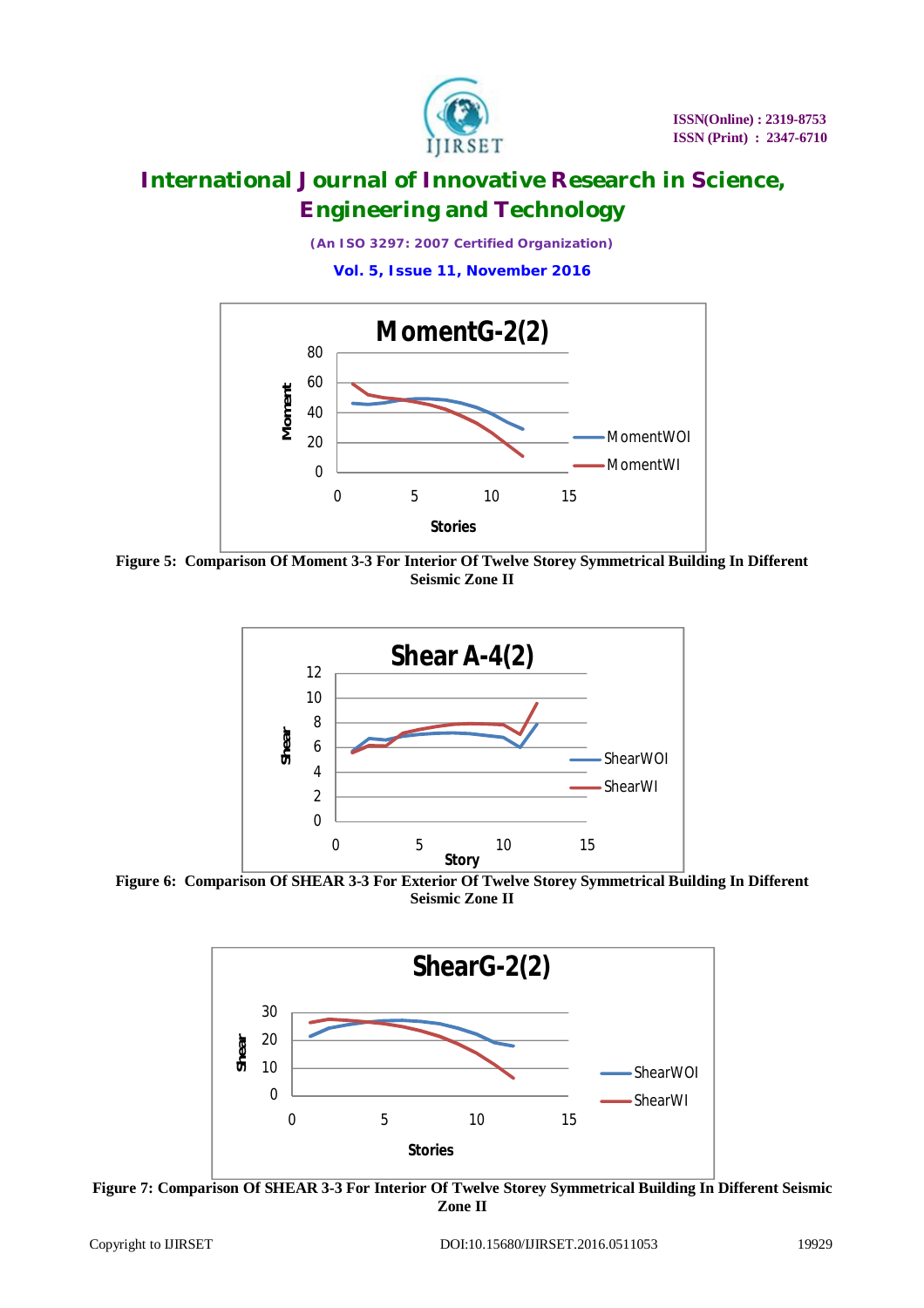

*(An ISO 3297: 2007 Certified Organization)*

**Vol. 5, Issue 11, November 2016**

| Story     | Without infill | With infill |
|-----------|----------------|-------------|
| story 1   | 2.4            | 1.9         |
| story 2   | 5.9            | 4.1         |
| story 3   | 9.5            | 6.5         |
| story $4$ | 13.2           | 8.9         |
| story 5   | 16.8           | 11.34       |
| story 6   | 20.2           | 13.6        |
| story 7   | 23.6           | 15.9        |
| story 8   | 26.6           | 18.06       |
| story 9   | 29.3           | 19.9        |
| story 10  | 31.6           | 21.5        |
| story 11  | 33.3           | 22.8        |
| story 12  | 34.5           | 23.7        |

### **Table 2: DISPLACEMENT OF STRUCTURE WITH AND WITHOUT INFILL IN ZONE 4**







**Figure 9: Comparison Of Axial Loads For Exterior Of Twelve Storey Symmetrical Building In Different Seismic Zone IV**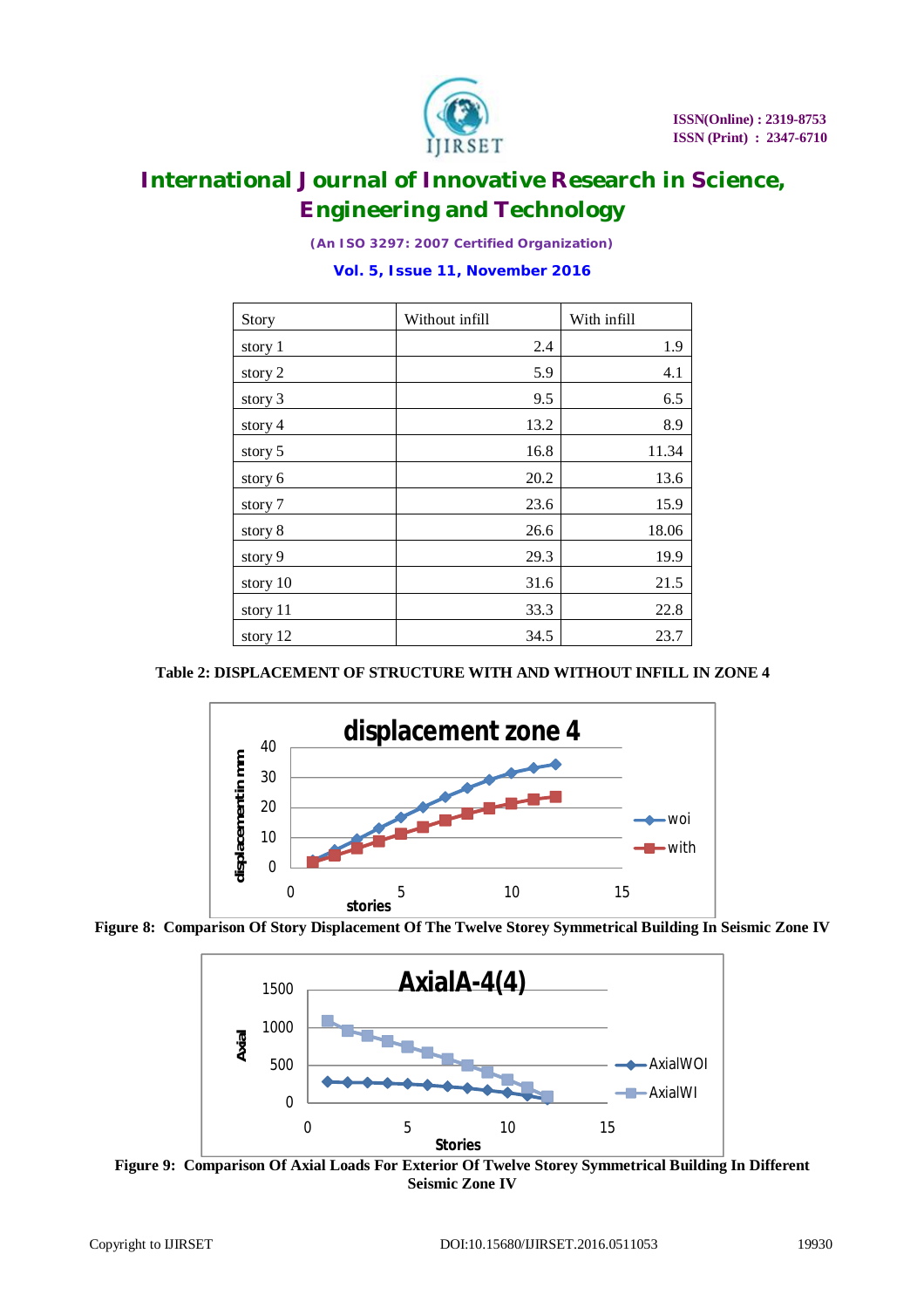

*(An ISO 3297: 2007 Certified Organization)*

**Vol. 5, Issue 11, November 2016**



**Figure10: Comparison Of Axial Loads For Interior Of Twelve Storey Symmetrical Building In Different Seismic Zone IV**



**Figure 11: Comparison Of Moment 3-3 For Exterior Of Twelve Storey Symmetrical Building In Different Seismic Zone IV**



**Figure 12: Comparison Of Moment 3-3 For Interior Of Twelve Storey Symmetrical Building In Different Seismic Zone IV**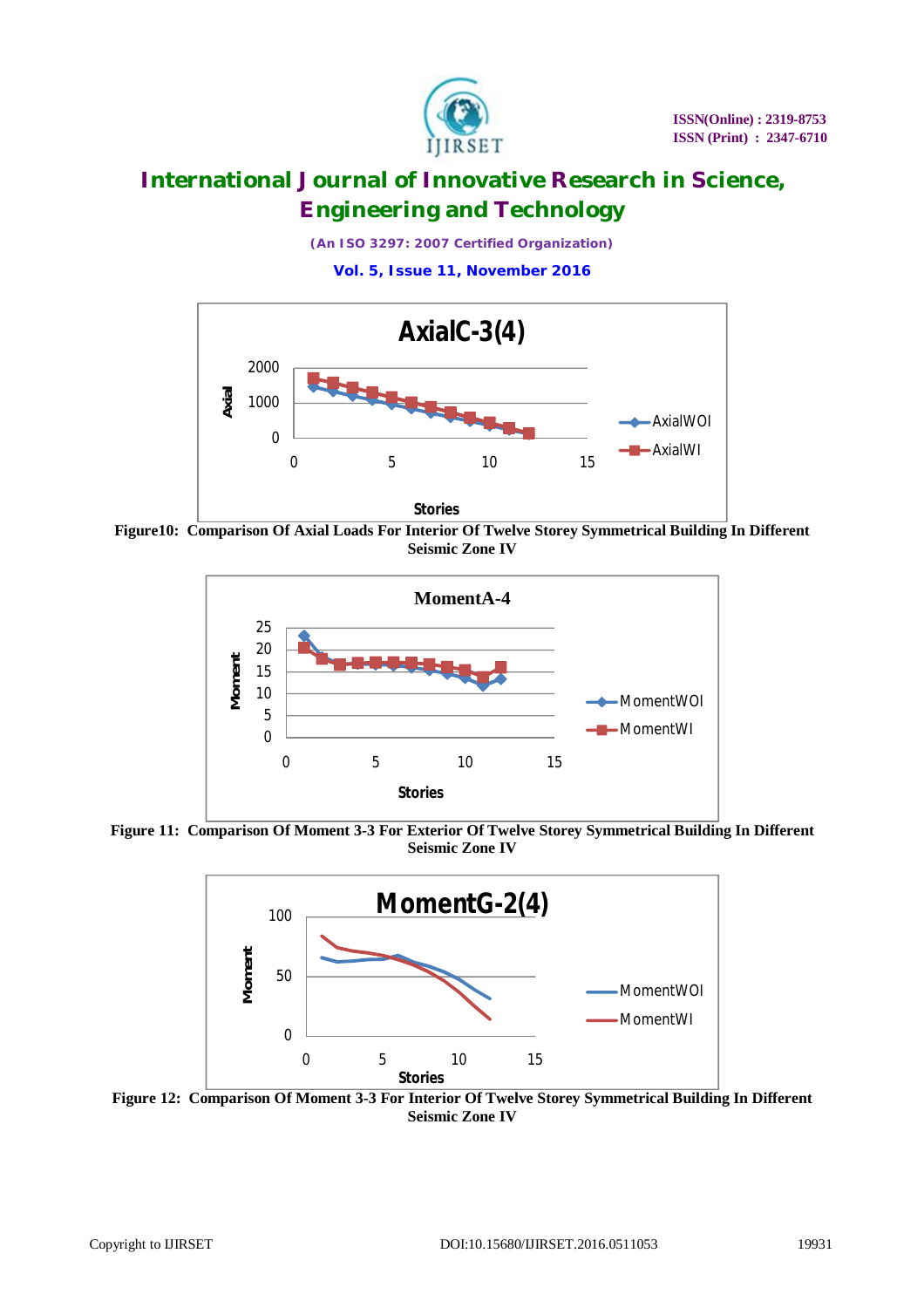

*(An ISO 3297: 2007 Certified Organization)*

**Vol. 5, Issue 11, November 2016**



**Figure 13: Comparison Of SHEAR 3-3 For Exterior Of Twelve Storey Symmetrical Building In Different Seismic Zone IV**



**Figure 14: Comparison Of SHEAR 3-3 For Interior Of Twelve Storey Symmetrical Building In Different Seismic Zone IV**

#### **VI. CONCLUSIONS**

The following conclusions are drawn based on the analysis and design of RC building designed for gravity loads and earthquake forces in II & IV zone.

Almost every multi-storey building is made up of moment resisting RC frames in most of the developing countries. Brick infill masonry or concrete masonry are mostly used to infill the vertical space created by the beams and columns in the frame. These infill panels are generally not the intrinsic part of the moment resisting frame and usually they have openings in them for the utilitarian demand of doors, windows etc.

There are advantageous and disadvantageous effect of infill masonry according to the previous studies and experience obtained during earthquake. There is increase in overall lateral strength. Damping of the structure is also affected by the infill walls; increase in damping of the structure due to the effect of infill causes the increase in energy dissipation capacity of the structure. In addition to that the total horizontal displacement and the storey drift of the structure are greatly reduced by the introduction of infill in moment resisting reinforced concrete frame. However there are disadvantageous effect of infill such as soft storey and short column effect